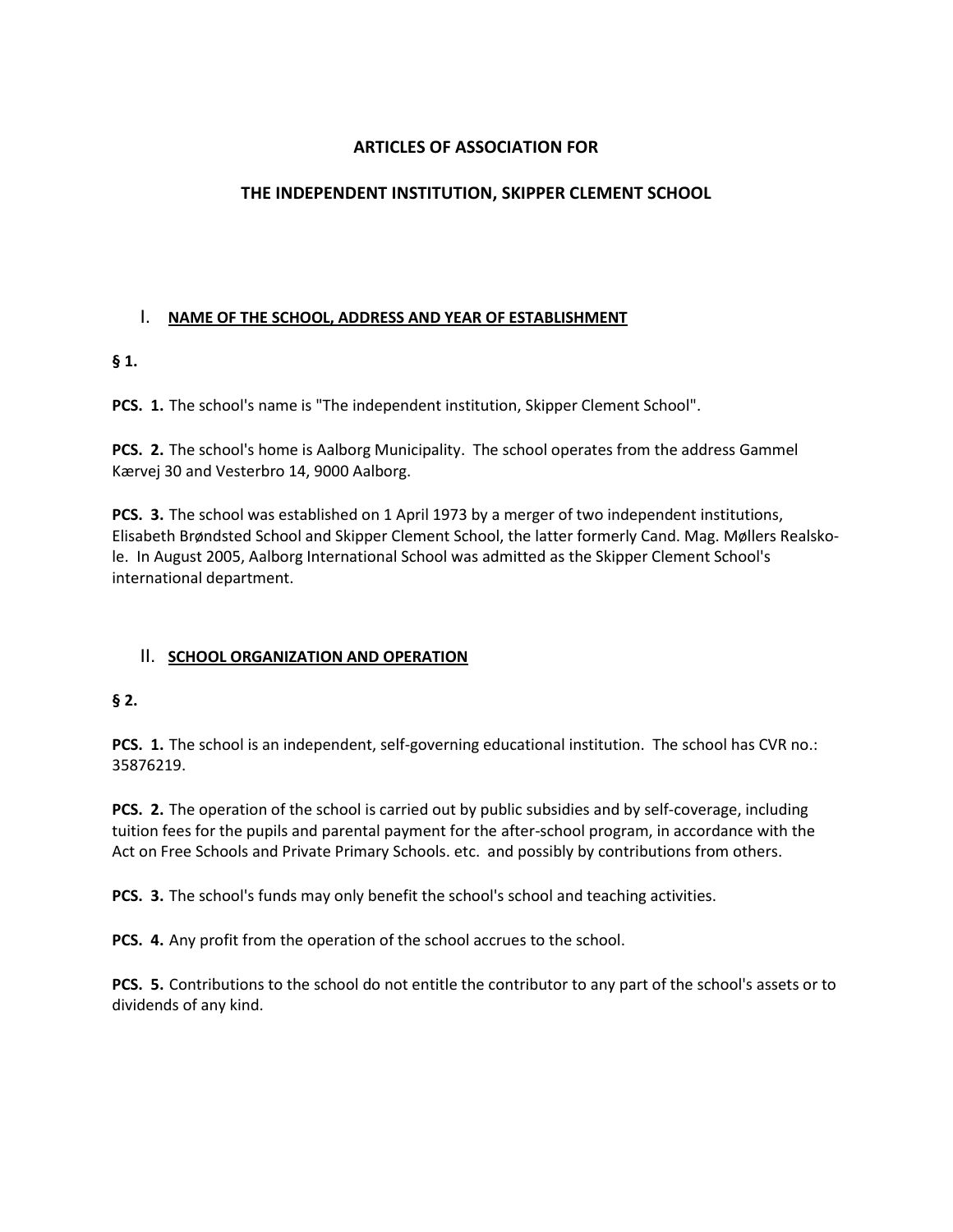**PCS. 6.** The school's liquid funds must be placed in accordance with the provisions of the Act on independent schools and private primary schools, etc. and may not be placed in accounts etc. that are available to anyone other than the school.

# III. **PURPOSE OF THE SCHOOL**

## **§ 3.**

**PCS. 1.** The purpose of the school is to run a private primary school in accordance with the legislation in force at any given time for independent schools and private primary schools, etc. The school provides teaching within 0th - 9th grade. The school can also include 1-year teaching in the 10th grade and the after-school program.

**PCS. 2.** The school must provide an education that is commensurate with what is generally required in the primary school. This also applies to the school's international department, which is mentioned under § 3, para. 3.

**PCS. 3** . The school's international department works according to the Cambridge Assessment International Examinations' Curriculum for examinations at Checkpoint and the International General Certificates of Education (IGCSE).

**PCS. 4.** The school must in all its activities, prepare students to live in a society like the Danish with freedom and democracy and must develop and strengthen students' democratic formation and their knowledge of and respect for fundamental freedoms and human rights, including gender equality.

## IV. **TASKS OF THE BOARD OF DIRECTORS, ETC.**

## **§ 4.**

**PCS. 1.** The school board is responsible for the overall management of the school.

**PCS. 2.** The board is responsible for the school's finances and operation.

**PCS. 3.** The board hires and fires the school leader and other staff. The board may transfer the head of the school's right to hire and fire the school's other staff.

**PCS. 4.** The board determines the amount of tuition fees.

**PCS. 5.** The board determines the size of the parental payment for the after-school program.

**PCS. The** Board of Directors decides on the purchase, sale and mortgaging of real estate.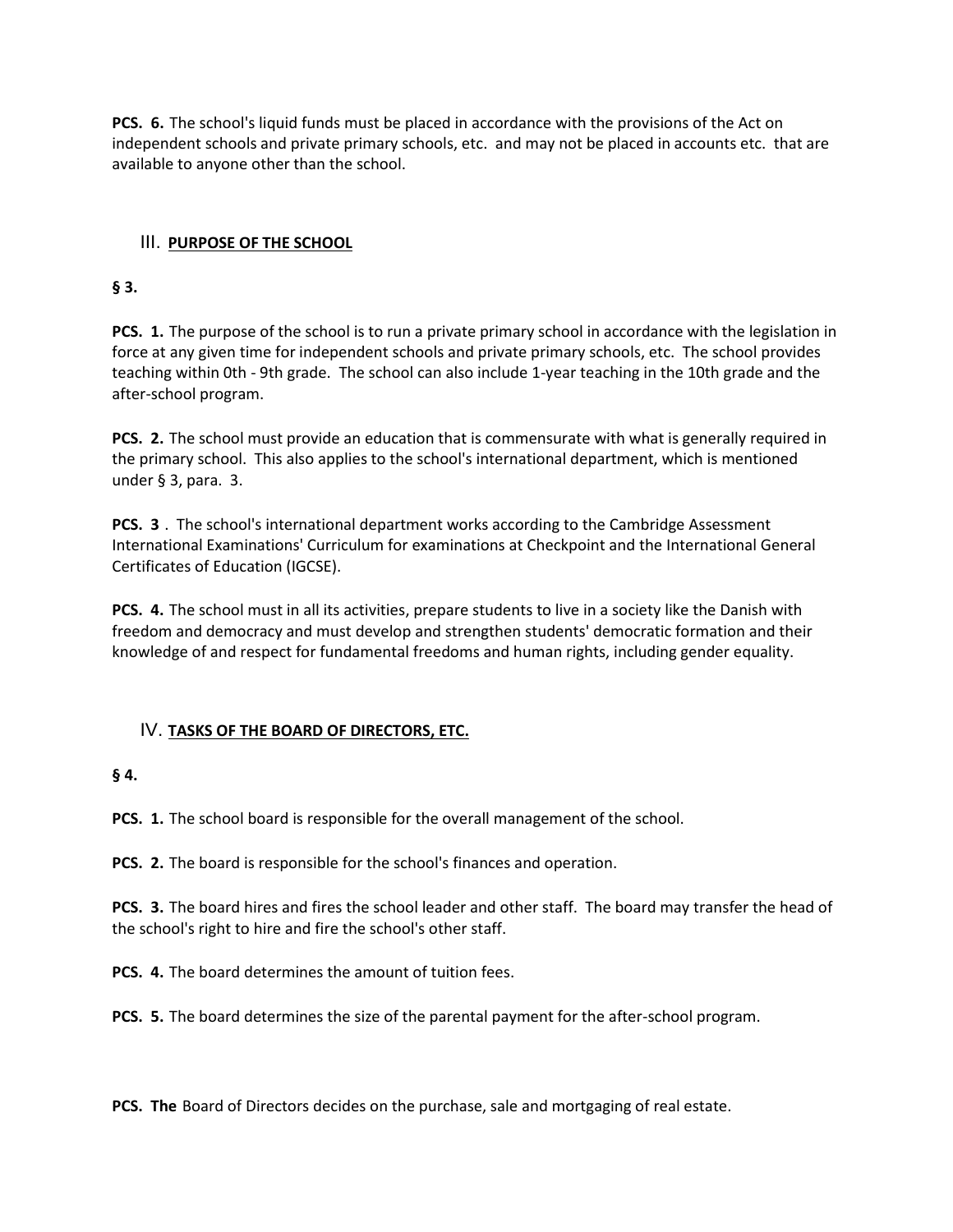**PCS. 7.** The board, together with the parent group, decides on changes to the school's articles of association

**PCS. 8.** Outside the cases where the board is required by law to provide for the liquidation of the school, the board, together with the parents, decides on the closure of the school.

PCS. 9. The Board also decides any questions about the school that the board itself wants to decide on.

**PCS. 10.** The board of directors must keep minutes of its decisions and enter established incapacity in the minutes.

**PCS. 11.** In the event of a discrepancy between the legislation and the wording of the articles of association, the board of directors must follow the legislation, and the board of directors is responsible for ensuring that the articles of association are in accordance with the legislation at all times.

#### **§ 5.**

**PCS. 1.** The members of the board of directors are not subject to decisions made by the organization, institution or the like that has elected or appointed them in the exercise of the position of board member.

**PCS. 2.** Board members are not personally liable for the school's debts.

**PCS. 3.** The members of the board may not receive fees or similar payment of the school's funds for the performance of the duties as a board member.

**PCS. 4.** The members of the Board of Directors are covered by the provisions of Chapters 2 and 8 of the Public Administration Act on incapacity and professional secrecy, etc.

**PCS. 5.** The school may pay travel allowance to the board members in accordance with the rules in the business travel agreement, cf. the Ministry of Finance's circular no. 12212 of 30 June 2000.

## V. **COMPOSITION OF THE BOARD OF DIRECTORS, mode of operation and period of operation, etc.**

#### **§ 6.**

**PCS. 1.** The Board of Directors consists of seven members. Of these, five members are elected by and from the parent group as well as two members by and from the employees - but not the school head. Apart from this, the school staff may not be a member of the board. In addition, two deputies from the parent group and one deputy from the employee group are elected - but not the school head.

**PCS. 2.** The five board members elected by and among the parents are elected for two years and retire each year alternately by two and three. The two board members elected by and from among the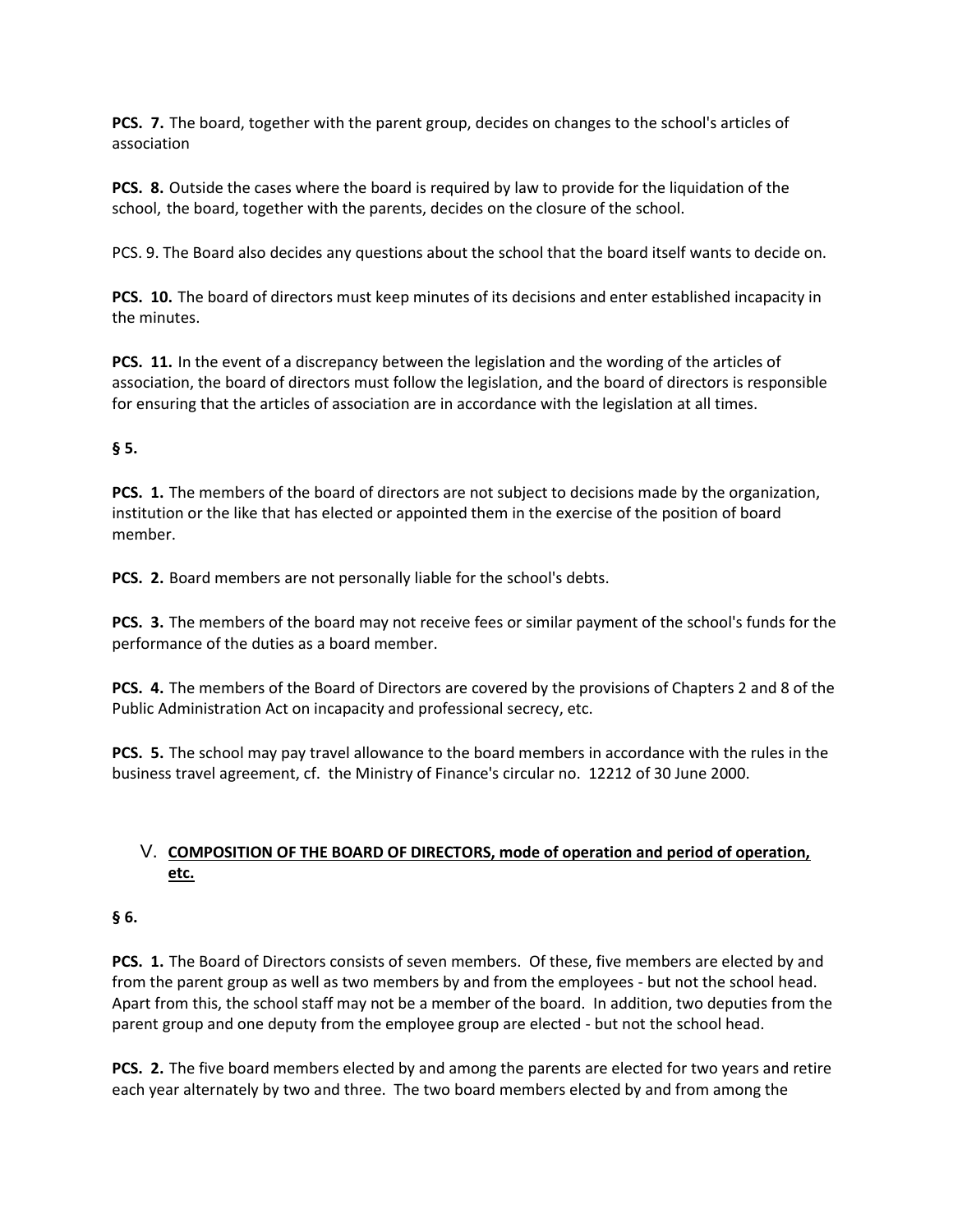employees are elected for two years and retire each year alternately. The board members must be of legal age, and at least a majority, including the chairman, must be registered with CPR and residence in Denmark.

**PCS. 3** The Board of Directors should, as far as possible, have a balanced composition of women and men, cf. section 11, subsection 2 of the Act on Equality of Women and Men.

**PCS. 4.** The five parent-elected board members shall be elected by and from among the persons who have custody of the school's pupils (cf. section 8), in accordance with rules laid down by the board and published on the school's website no later than eight weeks before the election.

**PCS. 5.** The school's employees can only participate in the election of parent representatives on the board if they are also parents of students at the school.

**PCS. 6.** A board member resigns from the board immediately if the member no longer fulfills the conditions for membership of the board, which follows from section 5 of the Act on independent schools and private primary schools or from the articles of association.

**PCS. 7.** If a board member resigns during the term of office, the deputy shall take over for the remainder of the term of office. If there is no deputy, a new board member must be elected as soon as possible for the resignation's remaining term of office.

**PCS. 8.** The board members shall not resign from the board if their children are expelled from school during the election period against the parents' wishes, and may otherwise continue on the board even if they do not have children at the school until the board member's election period expires.

**PCS. 9.** At a general meeting, the parents may dismiss one or more board members during the term of office, if the agenda for the meeting contains an item on voting on the dismissal of one or more board members, stating that the resignation takes place by a simple majority of votes.

**PCS. 10.** The Board of Directors constitutes itself with a chairman and deputy chairman. The chairman and deputy chairman are elected by the center of the board. The Vice-Chairman shall take the place of the Chairman in the event of the President's resignation.

**PCS. 11.** The Board of Directors has a quorum when at least half of the members are present.

**PCS. 12.** The Board of Directors makes decisions by a simple majority of those present. Voting may not be by proxy or by letter. In the event of a tie, the chairman's - and in his absence's vice - chairman's vote is decisive.

**PCS. 13.** The board may decide that the school management and / or others may participate in the board meetings (without the right to vote). When dealing with individual cases involving persons in the school's management or employees, the board may suspend the meeting attendance for one, several or all of those concerned.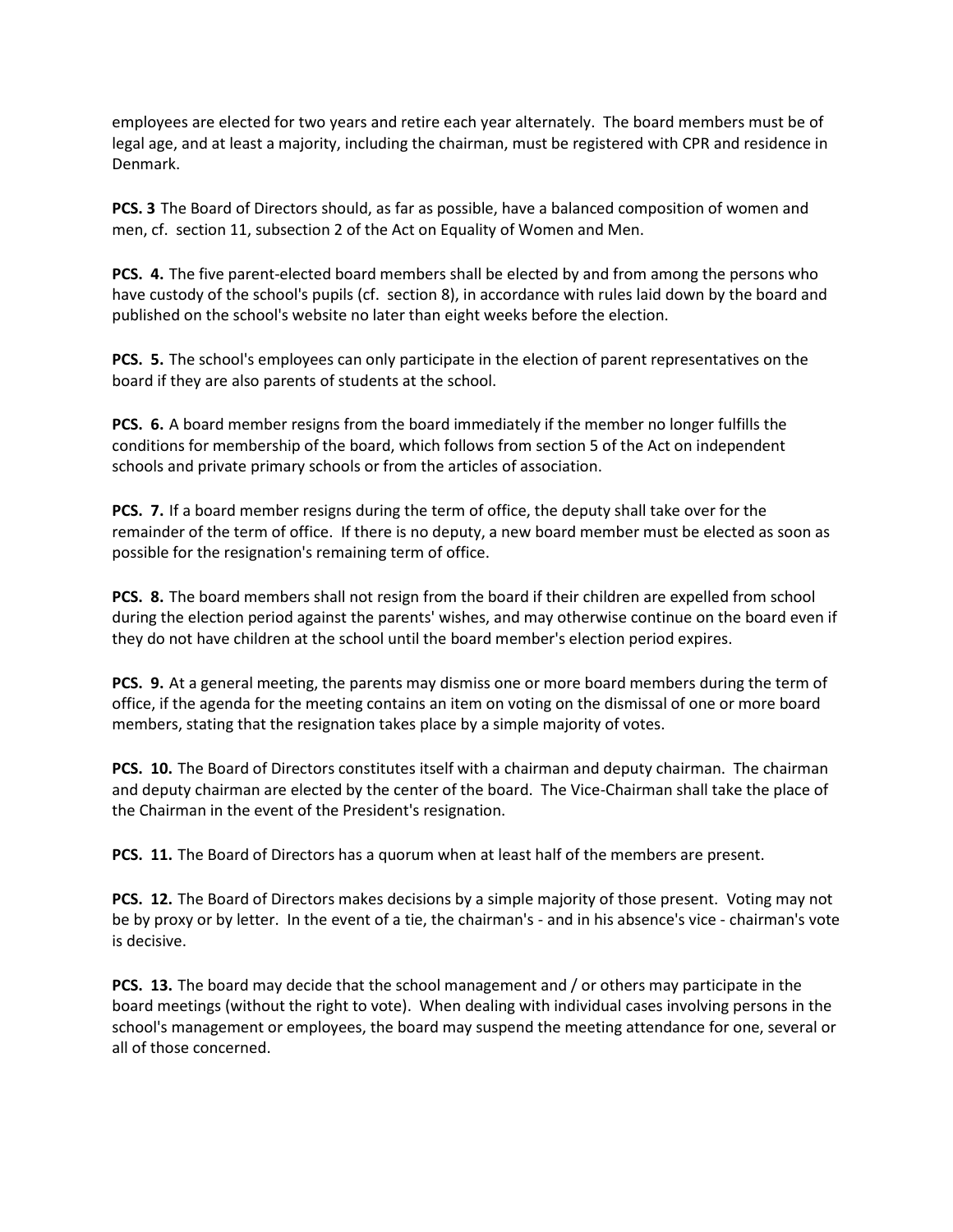**PCS. 14.** The Board of Directors ensures that the election of supervisors takes place in accordance with the Executive Order on the election and certification of supervisors at independent primary and lower secondary schools, etc.

**PCS. 15.** The Board of Directors shall establish rules of procedure for its activities, which shall at least contain provisions on how convening of Board meetings shall take place.

## VI. **SCHOOL LEADER AND OTHER STAFF**

**§ 7.**

**PCS. 1.** The head of the school is responsible for the day-to-day pedagogical management of the school.

**PCS. 2.** The head of the school is responsible for ensuring that the daily operation of the school is sound and in accordance with applicable rules and conditions.

**PCS.3.** The head of the school and the school's other staff are covered by the provisions of the chapters 2 and 8 of the Public Administration Act on incapacity and duty of confidentiality, etc,

## VII. **THE SCHOOL'S PARENT CIRCLE AND THE PARENTS 'RIGHTS**

**§ 8.**

**PCS. 1. The** parent group consists of the persons who have custody of the school's students.

**PCS. 2. The** parents' rights under the articles of association and the law belong to the person or persons who have custody of the pupil. The school may consider the person who has the pupil in care to be authorized to act on behalf of the holder of parental authority, but not with regard to the question of the beginning and duration of the schooling.

**PCS. 3.** The school maintains a list of the persons who have registered as belonging to the parent group. The list shall be amended only upon reasoned - if necessary also documented - written request to this effect with subsequent due notice to the person or persons who are included or deleted from the list, whereby it is noted that custodians always have the right to exercise their rights, regardless whether they are included in the list.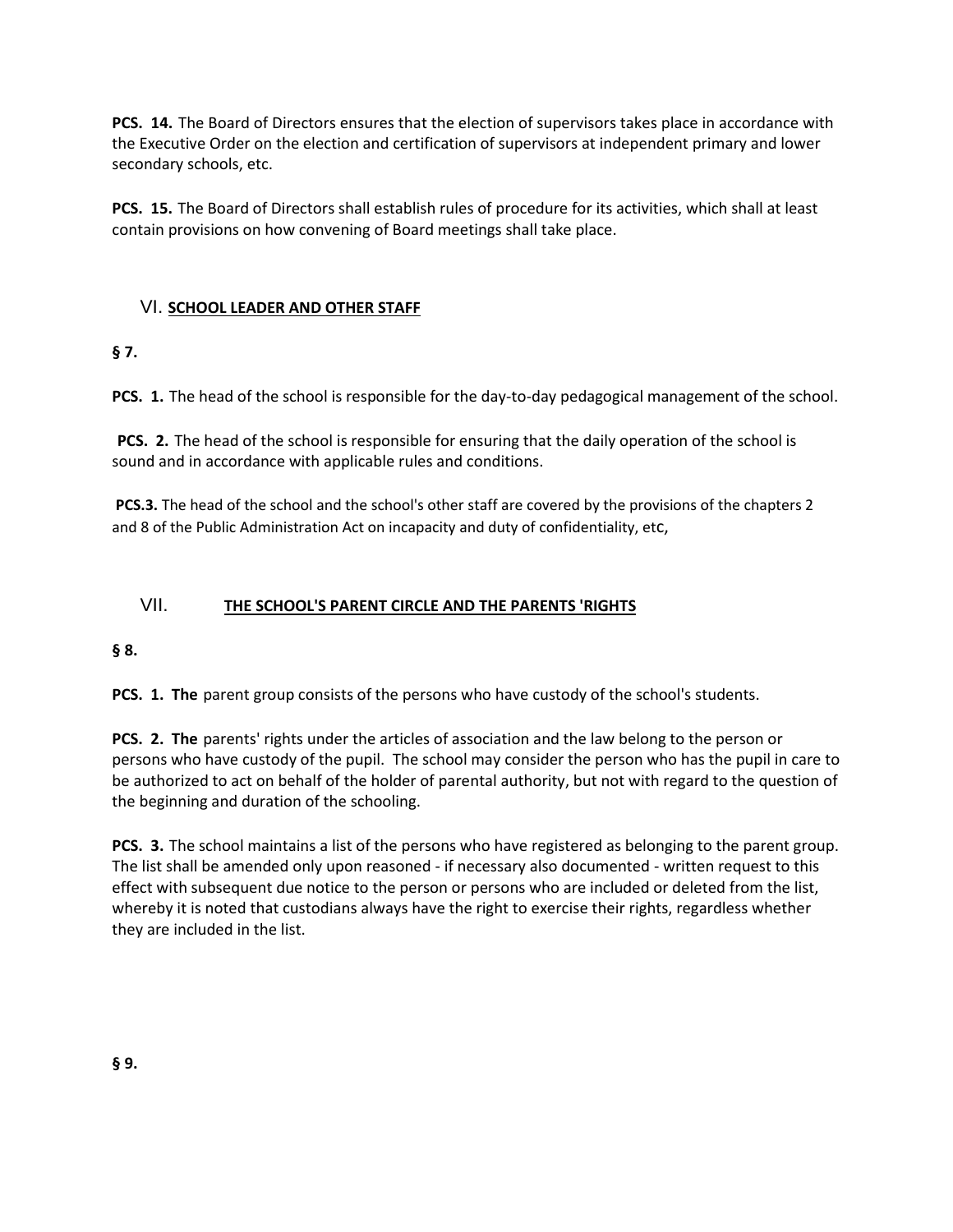**PCS. 1. The** annual general meeting is held every year at the school or elsewhere in the home municipality before the end of May. If there is an assembly ban issued by public authorities that makes it impossible to hold the general meeting, this can be held virtually.

**PCS. 2. The** general meeting is convened by the board of directors by ordinary letter, e-mail or other secure method of transmission with at least 14 days' notice stating the agenda.

**PCS. 3. The** notice convening the Annual General Meeting shall contain at least the following agenda:

- 1. Election of Chair.
- 2. The Board of Directors' reports.
- 3. The Board of Directors submits the audited and approved annual report for information.
- 4. The Board of Directors submits the approved budget for information.
- 5. Presentation of newly elected board members and deputies.
- 6. Processing of received proposals.
- 7. Election of supervisor or request to the municipal council of Aalborg Municipality to appoint them for a two-year period.
- 8. Optional items.

**PCS. 4.** Proposals that are to be considered at the annual general meeting must be received by the board of directors no later than 1 April. Proposals must be announced to the members no later than when the general meeting is convened.

**PCS. 5.** Each member of the parent group present has one vote.

**PCS. 6.** There can only be granted power of attorney to a person with whom you have joint custody of a child at school.

**PCS. 7. The** general meeting has a quorum regardless of the number of members present. The general meeting makes decisions by a simple majority of votes, cf., however, section 13, subsection 1 and § 14, para. 1.

**PCS. 8. The** parent group itself decides whether persons outside the parent group can participate in the general meeting and, if so, which persons.

**PCS. 9.** There must be a record of it at the general meeting. The minutes must be signed by the Chair.

**PCS. 10.** Election documents must be secret if one or more members of the parent group so wish.

**PCS. 11.** Extraordinary general meetings are held when the school board decides so. Extraordinary general meetings must also be convened by the board of directors when 1/5 of the members of the parent group so request in writing. The convening is done as an ordinary general meeting. The extraordinary general meeting must be held no later than 3 weeks after receipt of the request.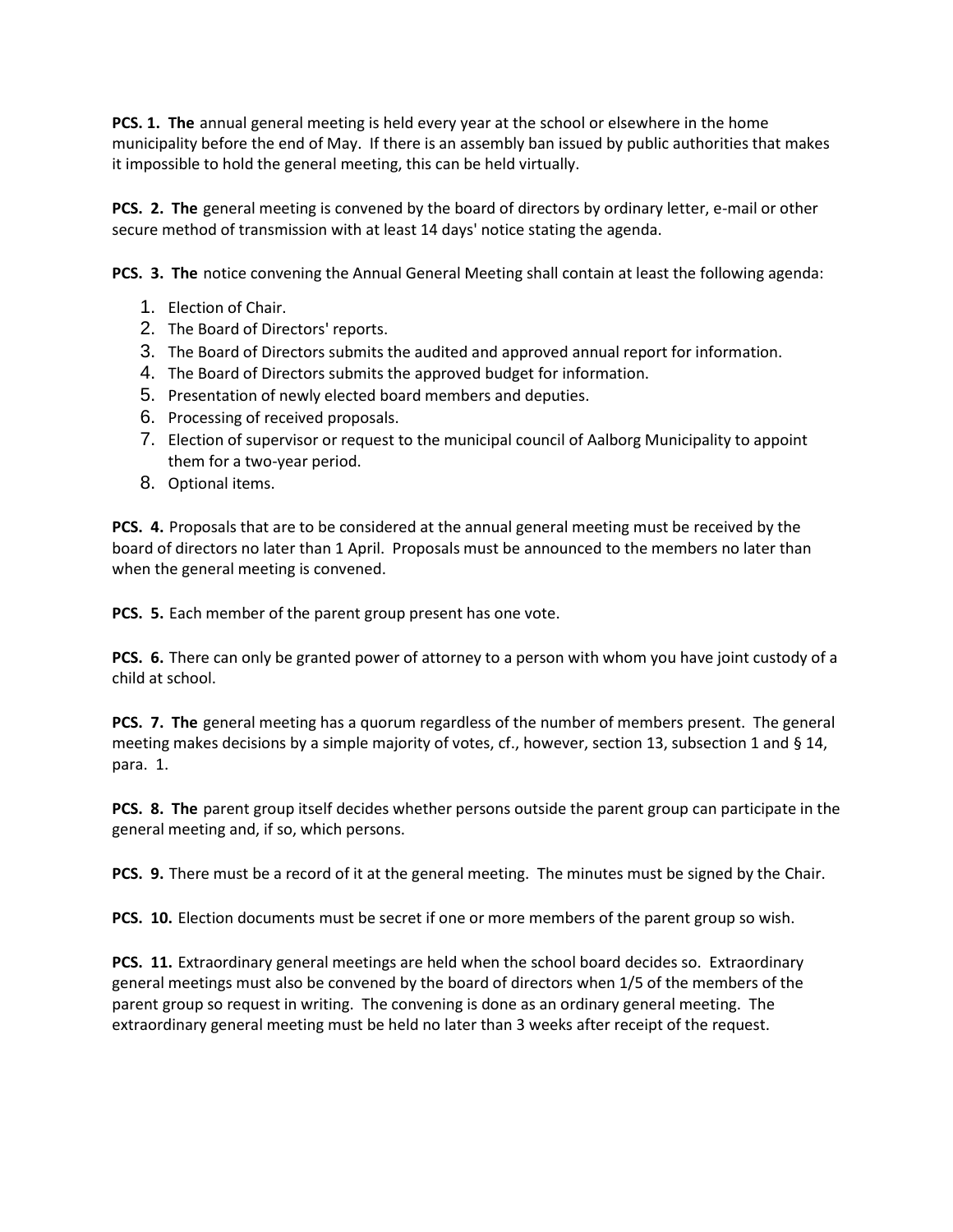# VIII. **ANNUAL REPORT AND INSIGHT OF PARENTS AND EMPLOYEES IN BUDGETS, ANNUAL REPORTSTER AND AUDIT PROTOCOL**

#### **§ 10.**

**PCS. 1.** The Board of Directors is responsible for preparing a true annual report each year in accordance with applicable rules, which in accordance with applicable rules is subject to satisfactory audit by an auditor elected by the Board of Directors.

#### **§ 11.**

**PCS. 1.** Upon request, members of the parent group and employees at the school have the right to gain insight into budgets and accounts approved by the board, as well as the audit report. However, there is no right to insight into information that is covered by the Public Administration Act's rules on professional secrecy. The Board of Directors may extend this right to other persons.

#### IX. **SIGNING RIGHT**

#### **§ 12.**

**PCS. 1.** The school is signed either by the chairman of the board and the head of the school jointly or by one of these in association with the deputy chairman of the board.

**PCS. 2. The** signing right cannot be delegated.

## X. **AMENDMENT OF THE SCHOOL'S STATUTES**

#### **§ 13.**

**PCS. 1.** The board of directors and the parent group jointly decide on amendments to the articles of association. Adoption of proposals for amendments to the articles of association requires a majority of 2/3 of the votes cast.

**PCS. 2.** Amendments to the articles of association shall only be valid if they (1) contain information on who is the chairman and deputy chairman of the board of directors, (2) are signed by all board members, 3) indicates the names and addresses of the board members in easy-to-read writing, e.g. typescript and 4) is published on the school's website with an indication of when the publication took place and when the amendments to the articles of association were adopted by the board.